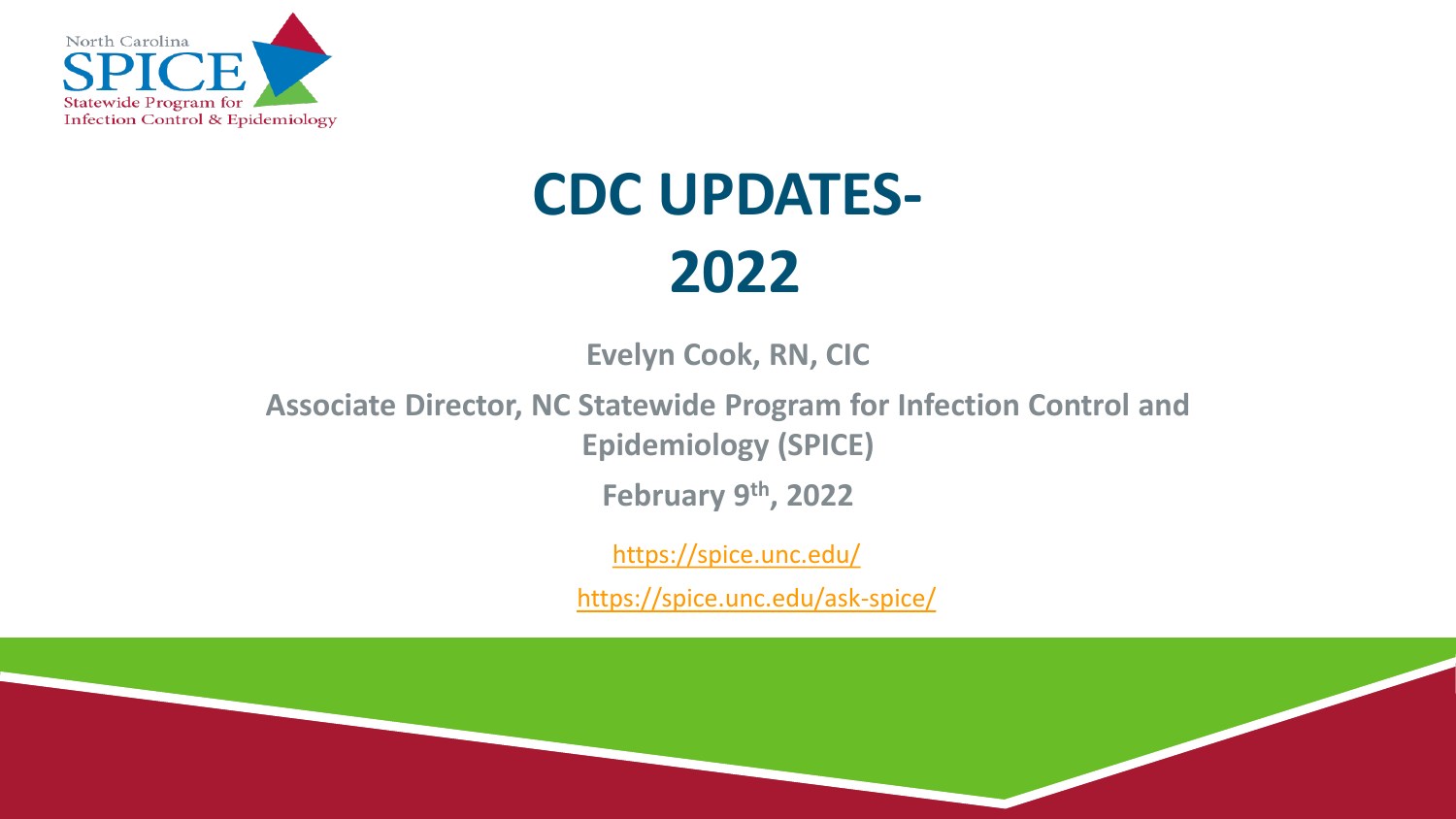

▶ Strategies to Mitigate Healthcare Personnel Staffing Shortages-January 21<sup>st</sup>, 2022

<https://www.cdc.gov/coronavirus/2019-ncov/hcp/mitigating-staff-shortages.html>

Interim Guidance for Managing Healthcare Personnel with SARS-CoV-2 Infection or Exposure to SARS-CoV-2-January 21st, 2022

<https://www.cdc.gov/coronavirus/2019-ncov/hcp/guidance-risk-assesment-hcp.html>

Interim Infection Prevention and Control Recommendations for Healthcare Personnel During the Coronavirus Disease 2019 Pandemic-February 2<sup>nd</sup>, 2022

<https://www.cdc.gov/coronavirus/2019-ncov/hcp/infection-control-recommendations.html>

Interim Infection Prevention and Control Recommendations to Prevent SARS-CoV-2 Spread in Nursing Homes-February 2<sup>nd</sup>, 2022

<https://www.cdc.gov/coronavirus/2019-ncov/hcp/long-term-care.html>

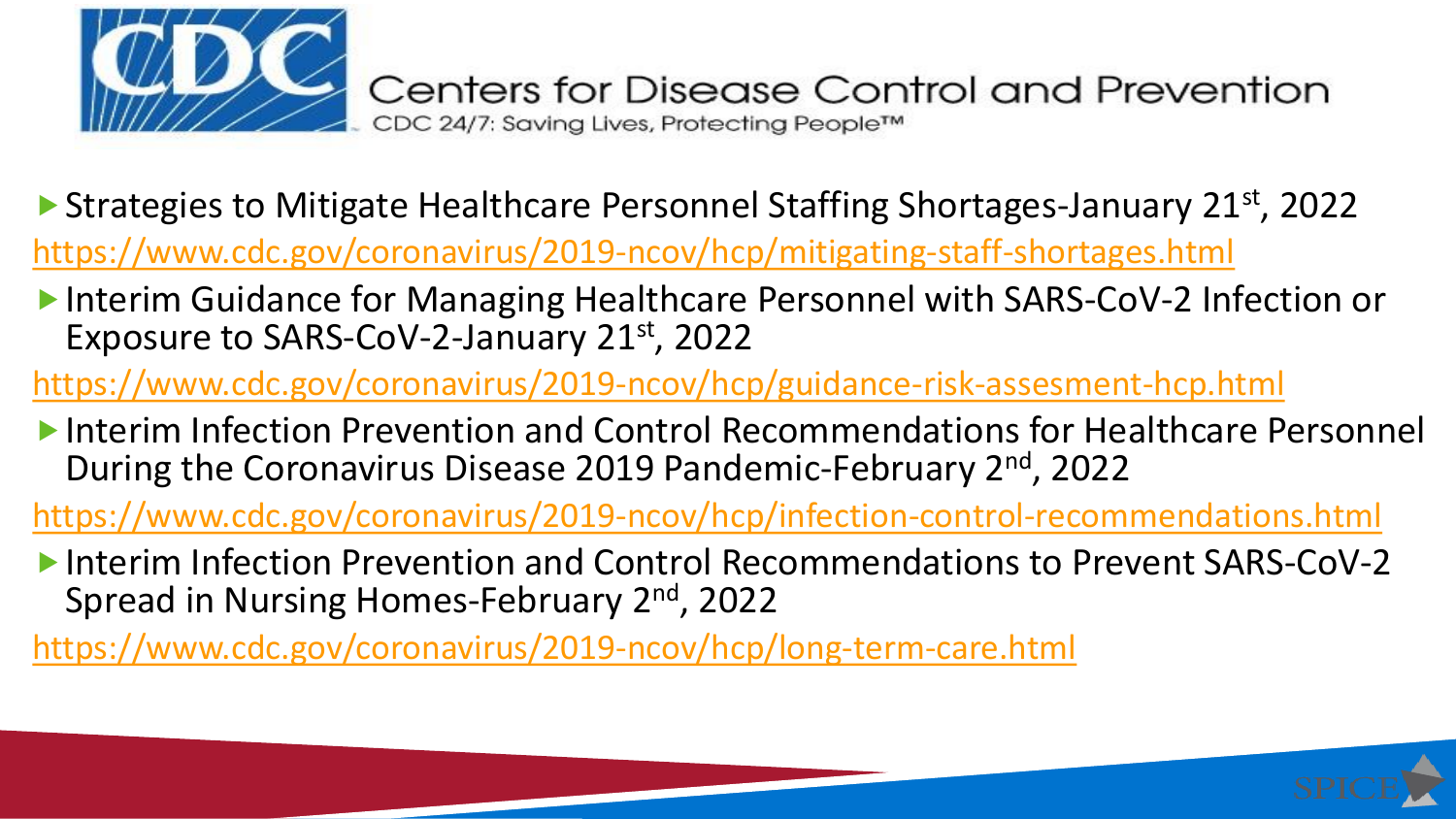### **REMEMBER**

- Guidance is applicable to all U.S. settings where healthcare is delivered (including home health).
- ▶ In general, assisted living communities should follow recommendations for retirement communities or other nonhealthcare congregate settings
	- In circumstances when healthcare is being delivered (e.g., by home health agency, staff providing care for a resident with COVID-19 assisted living communities should follow the IPC recommendations in this guidance
- ▶ Continuing to use two different indicators in CDC's COVID-19 Data Tracker to determine level of SARS-CoV-2 transmission
- ▶ Screen anyone entering the facility
	- Visitors must meet HC criteria to discontinue precautions/not community
- Universal Use of PPE

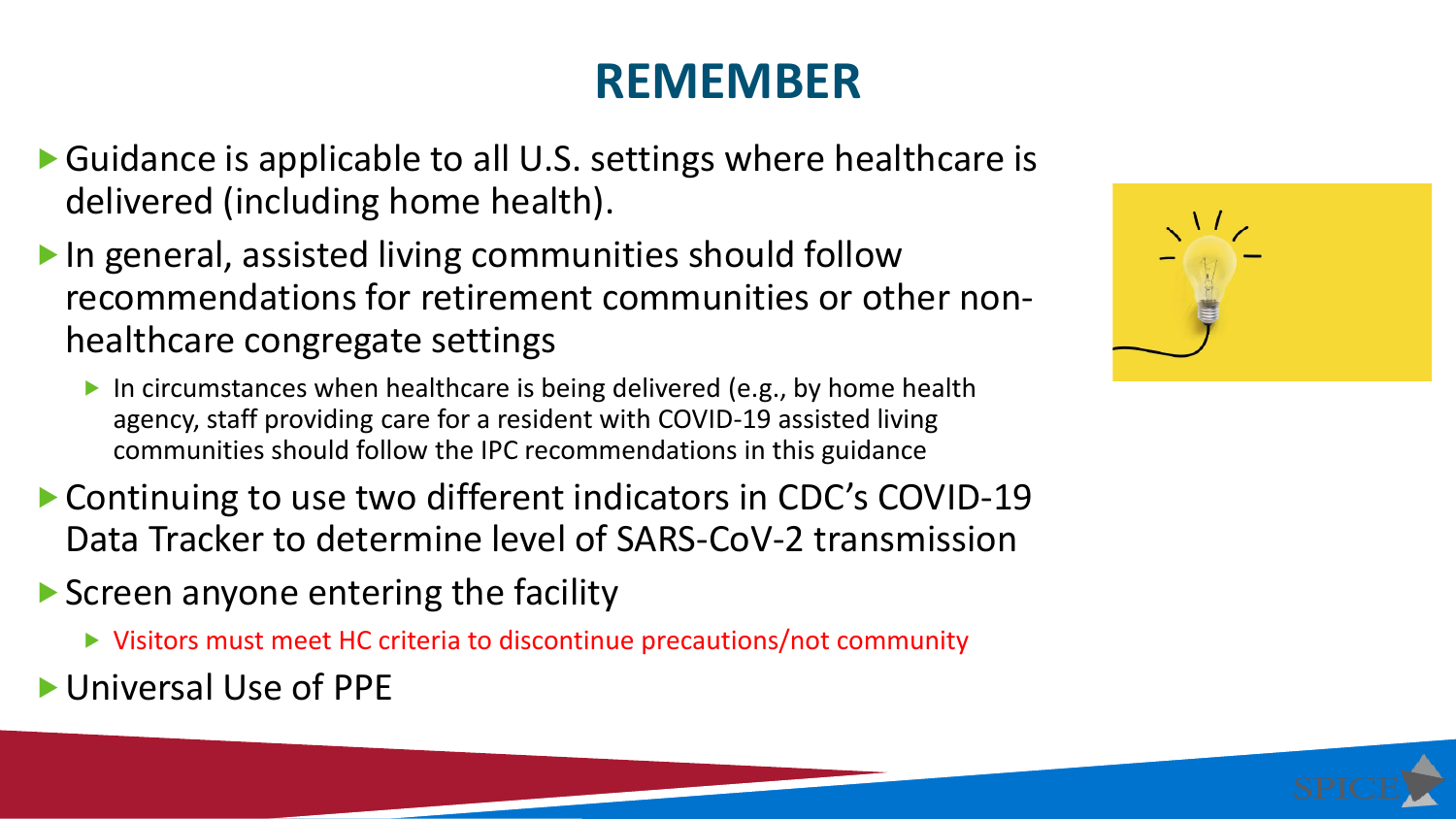#### Definitions:

 **Up to date** means a person has received all recommended COVID-19 vaccines, including any booster doses(s) when eligible

Depending on your age, your health status and when you first got vaccinated

 **Fully vaccinated** means a person has received their primary series of COVID-19 vaccines

| Pfizer-BioNTech <sup>[1]</sup>                                                                                                                                                                                                                                                                                                                   | Moderna <sup>[1]</sup>                                                                                                                                                                                          | Johnson & Johnson's Janssen <sup>[1,2]</sup>                                                                                                                                                                                                                               |
|--------------------------------------------------------------------------------------------------------------------------------------------------------------------------------------------------------------------------------------------------------------------------------------------------------------------------------------------------|-----------------------------------------------------------------------------------------------------------------------------------------------------------------------------------------------------------------|----------------------------------------------------------------------------------------------------------------------------------------------------------------------------------------------------------------------------------------------------------------------------|
| <b>Ages Recommended</b><br>5+ years old                                                                                                                                                                                                                                                                                                          | <b>Ages Recommended</b><br>18+ years old                                                                                                                                                                        | <b>Ages Recommended</b><br>18+ years old                                                                                                                                                                                                                                   |
| <b>Primary Series</b><br>$2$ doses <sup>[3,4]</sup><br>Given 3 weeks (21 days) apart [5]                                                                                                                                                                                                                                                         | <b>Primary Series</b><br>2 doses <sup>[3]</sup><br>Given 4 weeks (28 days) apart [5]                                                                                                                            | <b>Primary Series</b><br>1 dose                                                                                                                                                                                                                                            |
| <b>Fully Vaccinated</b><br>2 weeks after final dose in primary<br>series                                                                                                                                                                                                                                                                         | <b>Fully Vaccinated</b><br>2 weeks after final dose in primary<br>series                                                                                                                                        | <b>Fully Vaccinated</b><br>2 weeks after 1st dose                                                                                                                                                                                                                          |
| <b>Booster Dose</b><br>Everyone ages 12+ should get a<br>booster dose at least 5 months after<br>the last dose in their primary series.<br>• Teens 12-17 should only get a<br>Pfizer-BioNTech COVID-19<br>Vaccine booster<br>Everyone 18+ should get a<br>۰<br>booster dose of either Pfizer-<br>BioNTech or Moderna (mRNA<br>COVID-19 vaccines) | <b>Booster Dose</b><br>Everyone ages 18+ should get a<br>booster dose of either Pfizer-<br>BioNTech or Moderna (mRNA<br>COVID-19 vaccines) at least 5<br>months after the last dose in their<br>primary series. | <b>Booster Dose</b><br>Everyone ages 18+ should get a<br>booster dose of either Pfizer-<br>BioNTech or Moderna (mRNA<br>COVID-19 vaccines) at least 2<br>months after the first dose of<br>J&J/Janssen COVID-19 Vaccine. You<br>may get J&J/Janssen in some<br>situations. |
| <b>When Boosted</b><br>A person is considered "boosted"<br>and up to date right after getting<br>their booster dose.                                                                                                                                                                                                                             | <b>When Boosted</b><br>A person is considered "boosted"<br>and up to date right after getting<br>their booster dose.                                                                                            | <b>When Boosted</b><br>A person is considered "boosted"<br>and up to date right after getting<br>their booster dose.                                                                                                                                                       |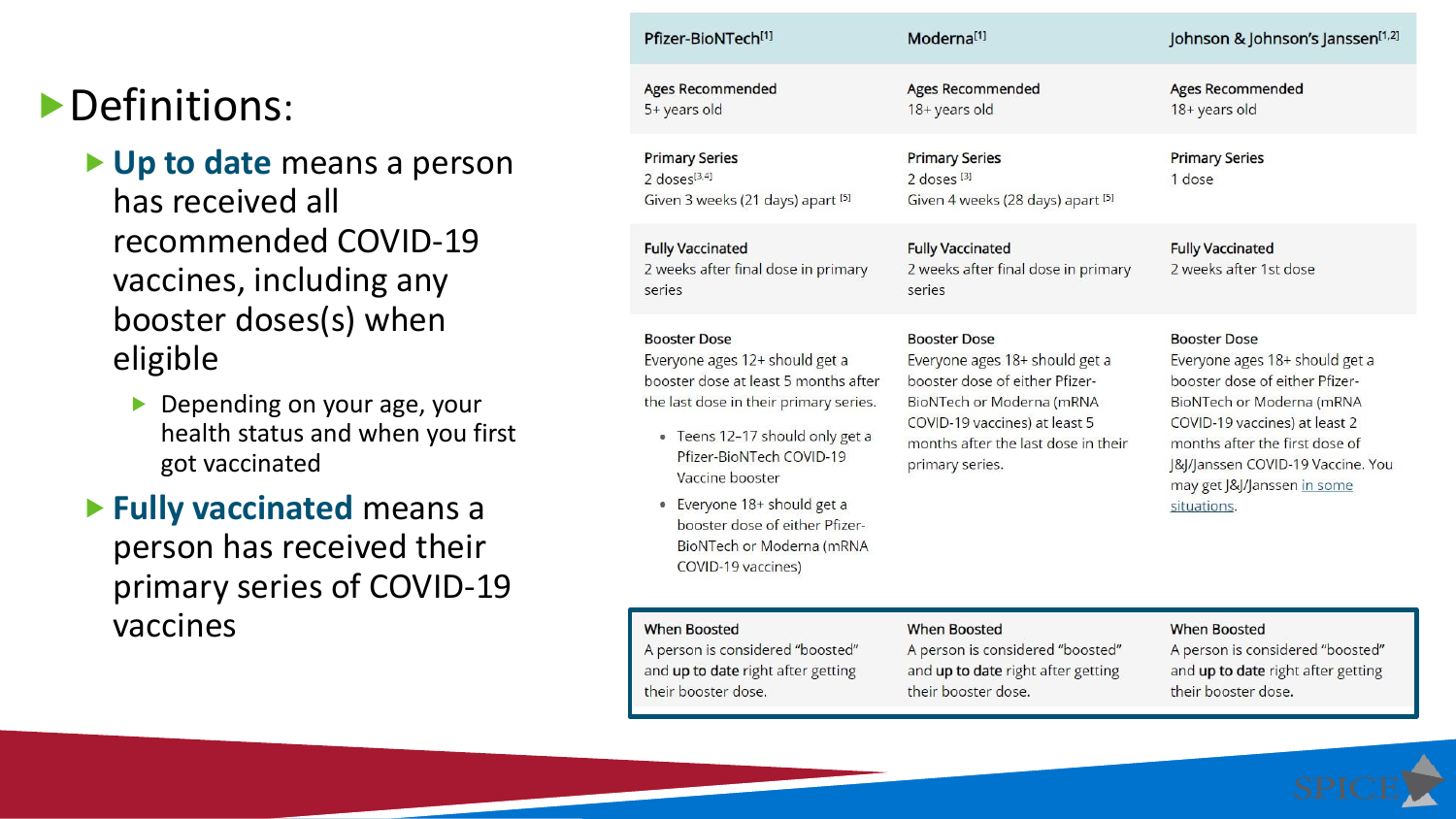### **TESTING**

- Anyone even with mild symptoms-regardless of vaccination
- Asymptomatic patients/residents with close contact, regardless of vaccination status
	- ▶ Testing is not necessary for asymptomatic persons who have recovered from SARS-CoV-2 infection in the prior 90 days
	- If tested an antigen test is recommended.
- ▶ Expanded screening of asymptomatic, not up to date HCP-without known exposure-is required in nursing homes based on rate of county transmission
	- ▶ HCP up to date exempt
- ▶ Residents newly admitted or readmitted OR residents who have left the facility for **> 24 hours, regardless of vaccination status should have a series of two viral test**

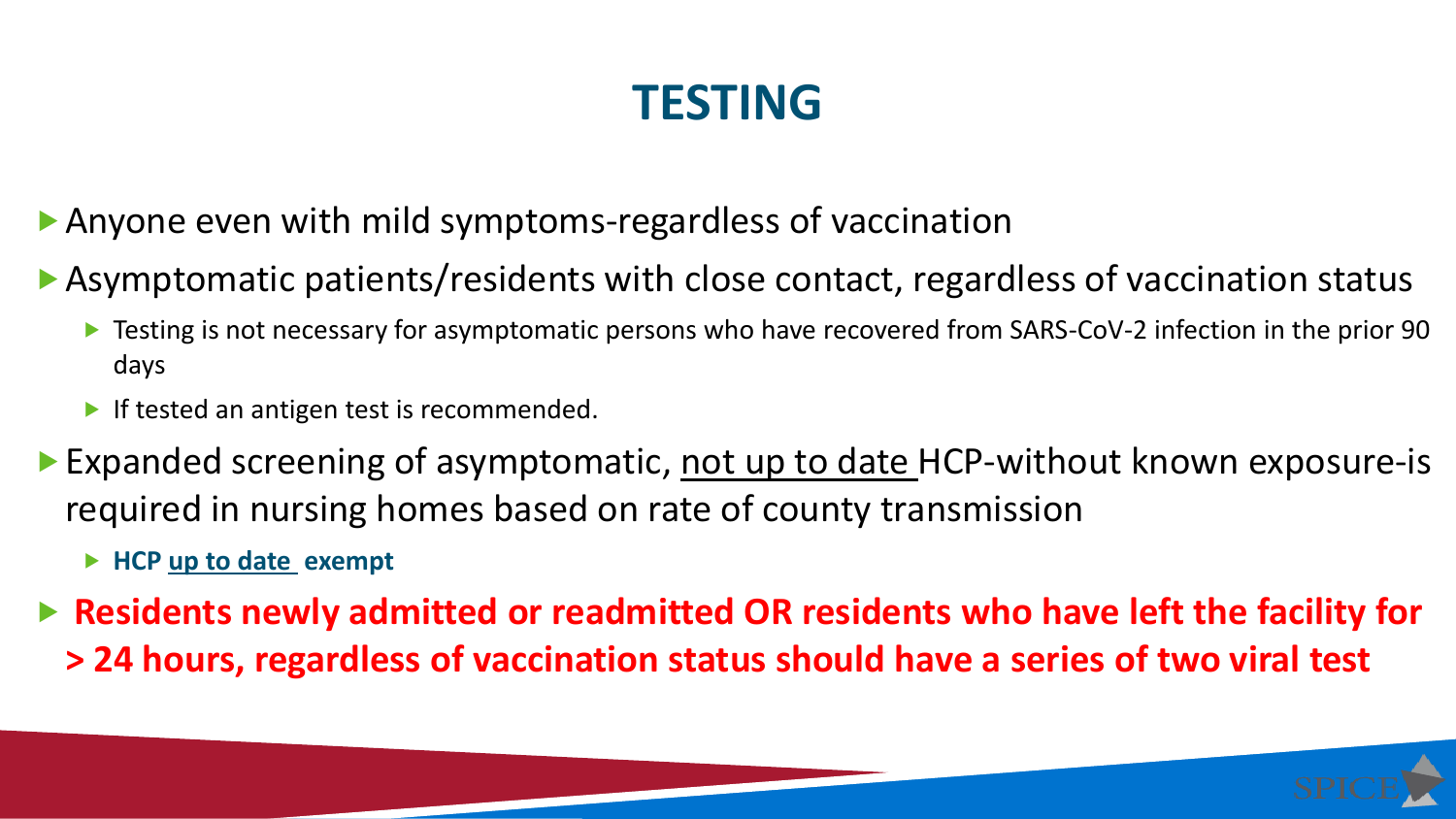### **CARING FOR A PATIENT/RESIDENT WITH SUSPECTED/CONFIRMED SARS-COV-2 INFECTION**

**Placement:** 

- ▶ Place in a single-person room. The door should be kept closed (if safe **to do so).**
- ▶ Dedicated bathroom
- ▶ Consider dedicated unit and dedicated staff
- **Limit transport**

#### **Transmission-based precautions (TBPs)**

- ▶ Use full PPE for care, including NIOSH approved N95 or higher-level respirator, gown, gloves, eye protection
- ▶ AGPs should take place in an airborne infection isolation room (AIIR) if possible





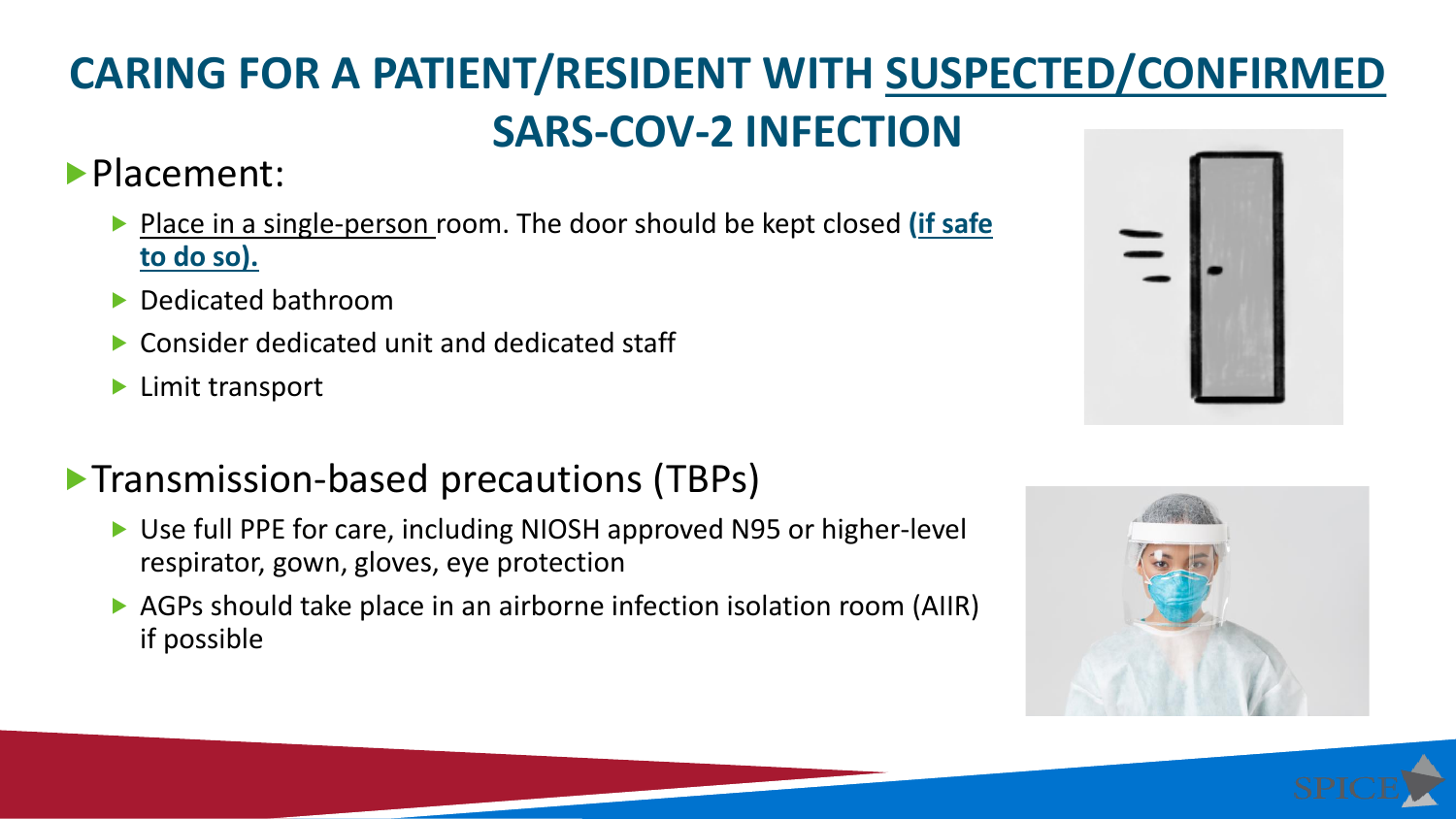### **DURATION OF TBP FOR CONFIRMED COVID-19**

#### Symptoms:

- ▶ 10 days passed since first symptom **and**
- At least 24 hours since last fever (without fever reducing medications) **and**
- Symptoms improved
- Asymptomatic:
	- ▶ 10 days have passed since first positive viral test

#### Moderately to severely immunocompromised:

▶ Test based strategy can be added-to determine when precautions can be discontinued

*In general, patients who are hospitalized for SARS-CoV-2 infection should be maintained on TBP for the time period described for patients with severe to critical illness (10-20 days)*

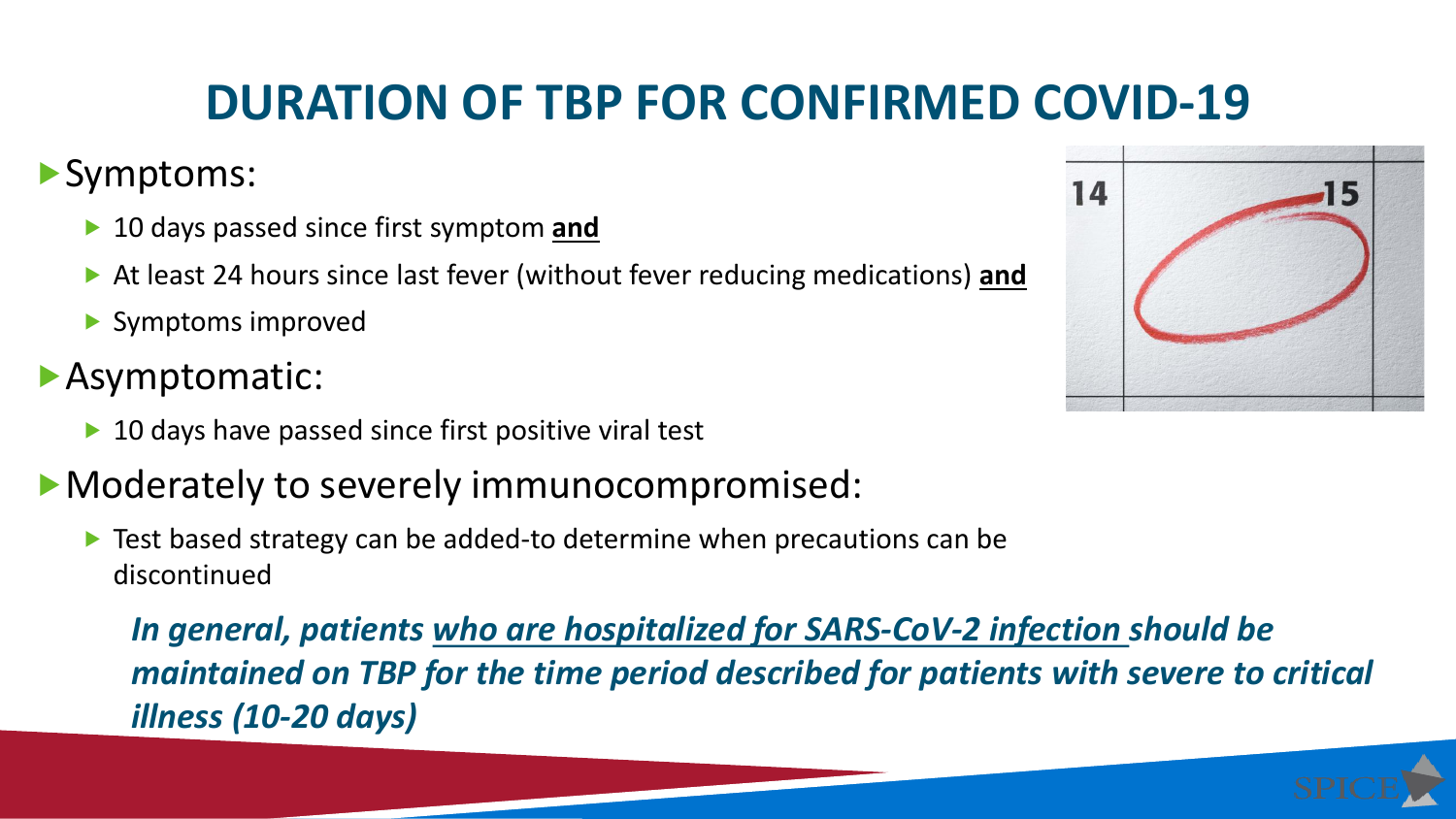## **CLOSE CONTACT/QUARANTINE**

**Place on empiric Transmission-Based Precautions (TBPs):** 

- **Patients/residents with close contact and not up to date on vaccines**
- Newly admitted or readmitted residents who are not up to date
- During broad-based approach outbreak testing in NHs-Residents not up to date should be restricted to their rooms (placed on quarantine) and not participate in group activities.
	- **Can be removed after day 10 following exposure (day 0) if asymptomatic**
	- **Can be removed after day 7 following exposure (day 0) if a viral test is negative and are asymptomatic. Test should be done within 48 hours prior to planned discontinuation of TBP**

*Asymptomatic patients/residents who are up to date with vaccine doses OR who have recovered from infection in the prior 90 days do not require empiric use of TBPs*

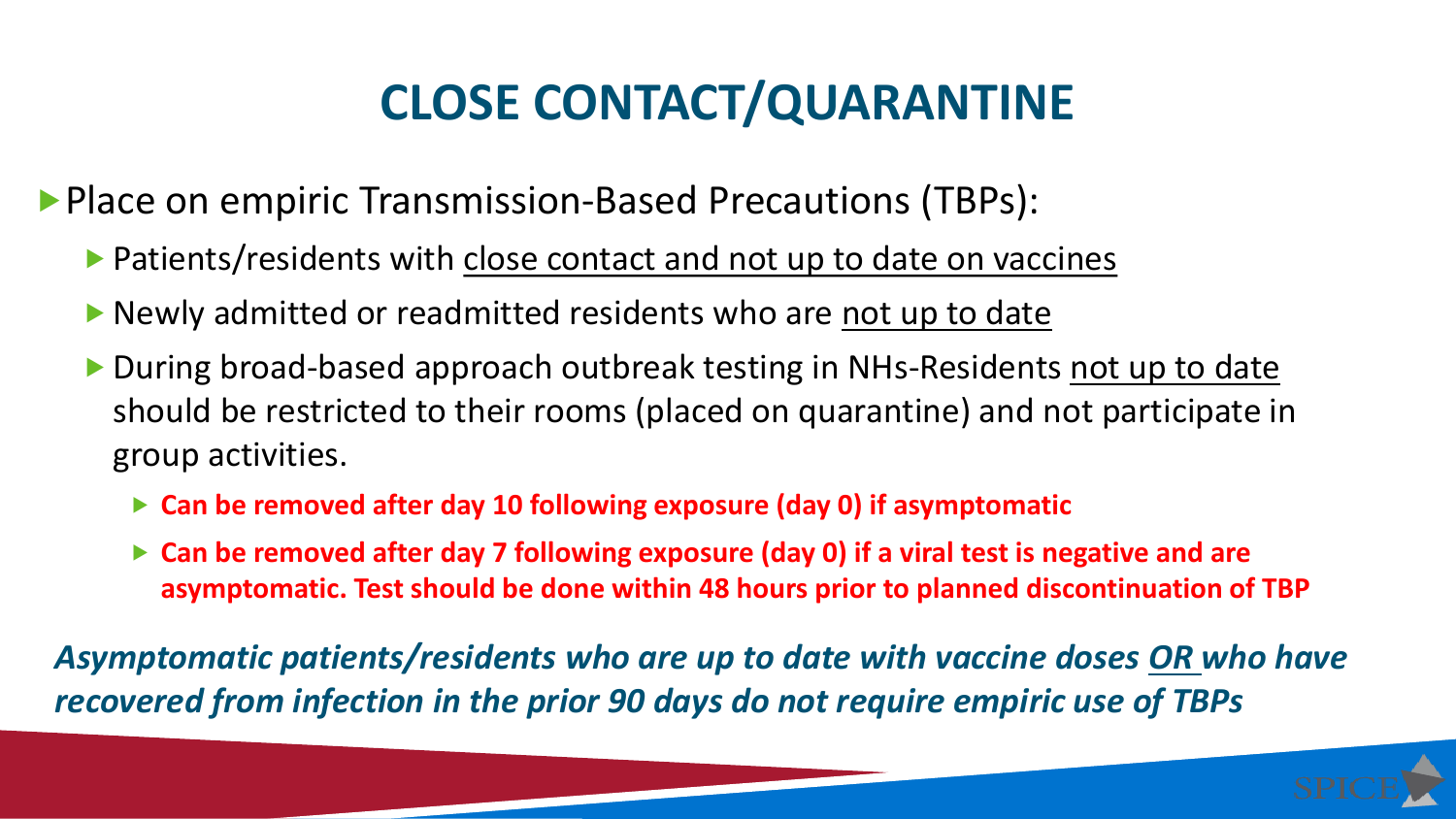### **Work Restrictions for Asymptomatic HCP with SARS-CoV-2 Exposures**

| <b>Vaccination Status</b> | <b>Conventional</b>                                                        | <b>Contingency</b>                                                                                                                      | <b>Crisis</b>                           |
|---------------------------|----------------------------------------------------------------------------|-----------------------------------------------------------------------------------------------------------------------------------------|-----------------------------------------|
| Up to Date                | No work restrictions, with<br>negative test on days 1 <sup>+</sup> and 5-7 | o work restriction                                                                                                                      | No work restriction                     |
| Not Up to Date            | 10 days OR 7 days with<br>negative test <sup>®</sup>                       | No work restriction with negative tests<br>on days 1 <sup>±</sup> , 2, 3, & 5-7 (if shortage of<br>tests prioritize Day 1 to 2 and 5-7) | No work restrictions (test if possible) |

tNegative test result within 48 hours before returning to work

#For calculating day of test: 1) for those with infection consider day of symptom onset (or first positive test if asymptomatic) as day 0; 2) for those with exposure consider day of exposure as day 0



cdc.gov/coronavirus

Higher risk exposure generally involve exposure to HCP's eyes, nose or mouth to material potentially containing SARS-CoV-2.

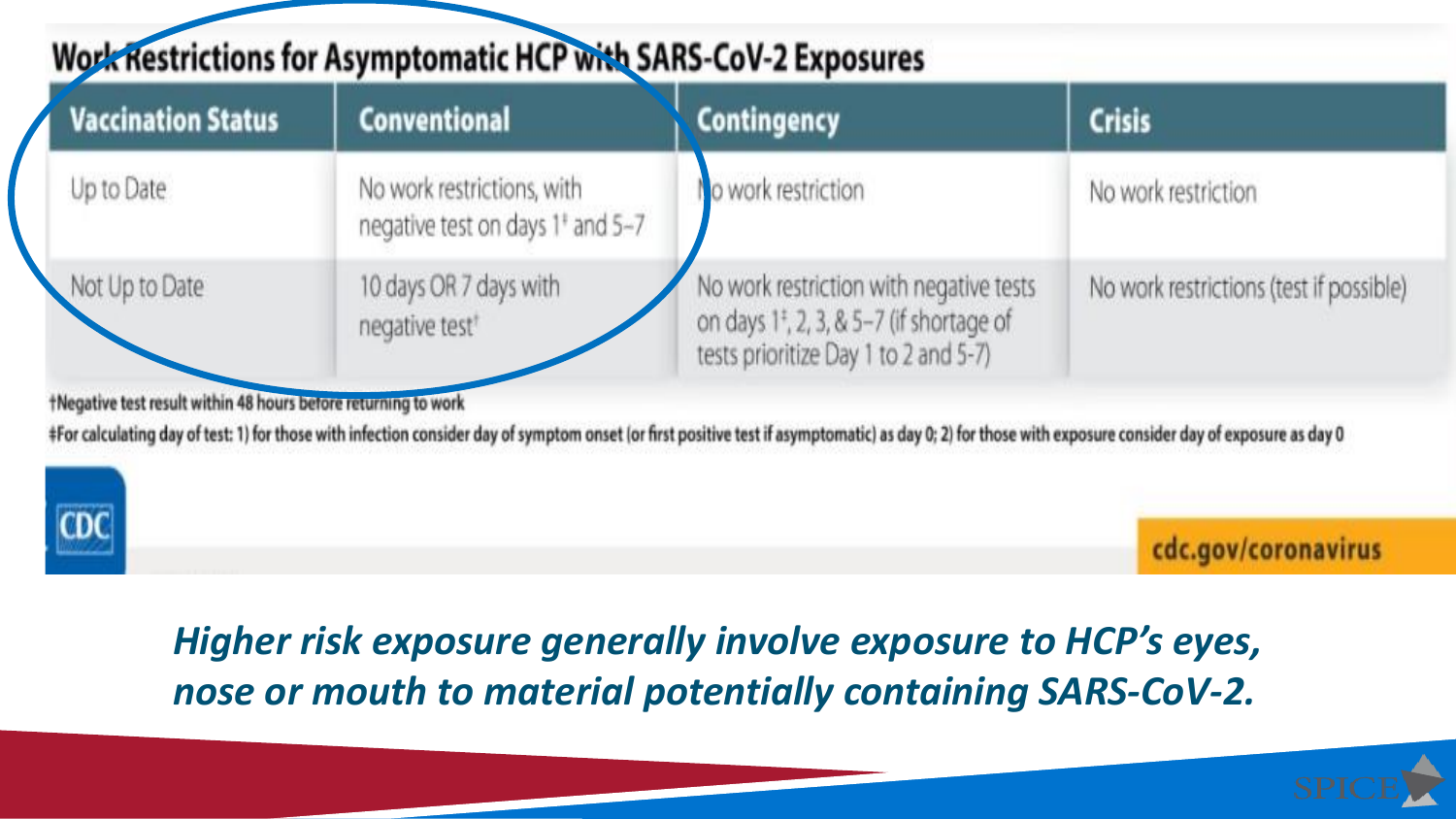Higher-risk: HCP who have had prolonged close contact with a patient, visitor, or HCP with confirmed SARS-CoV-2 infection



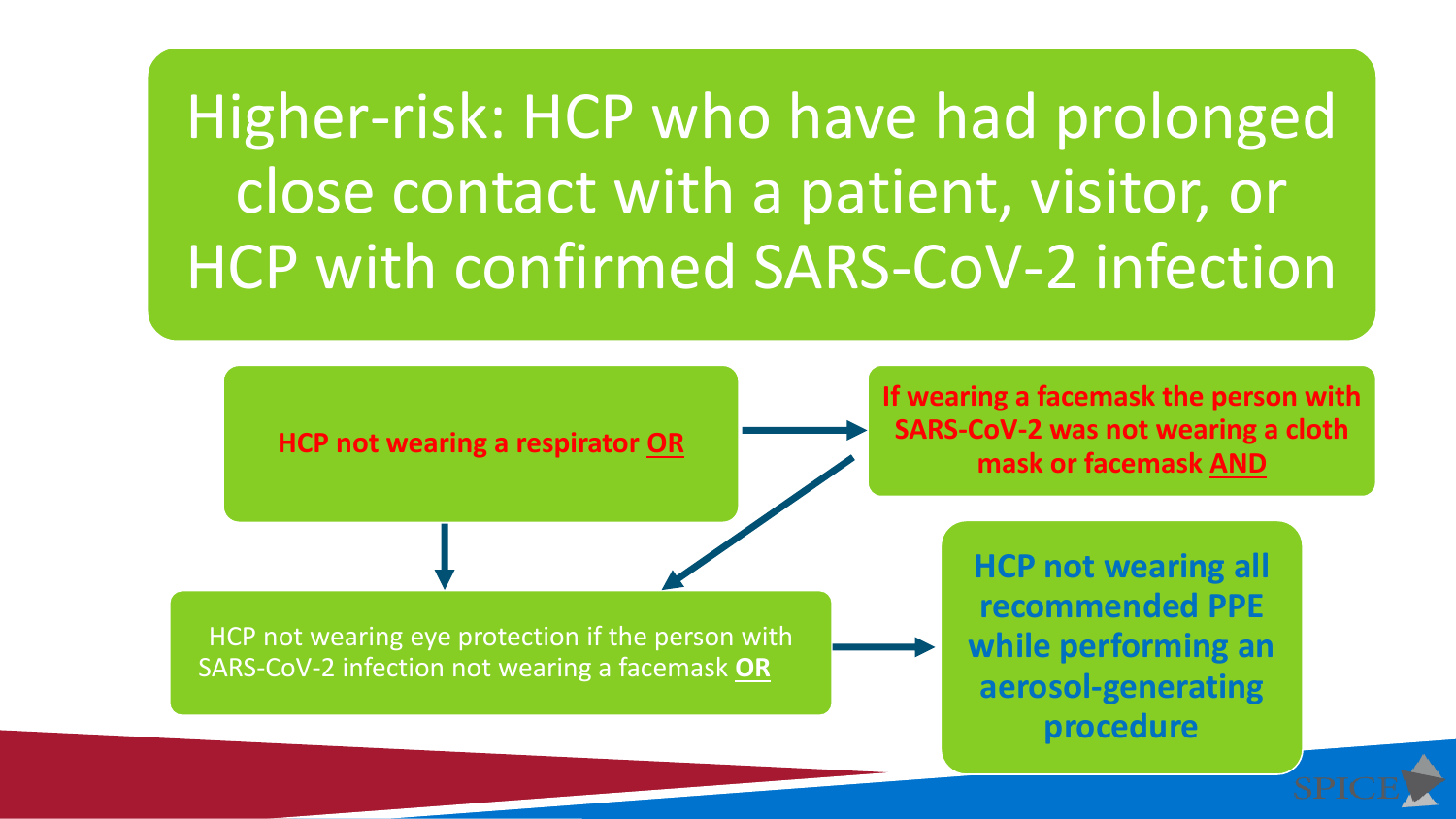#### **Work Restrictions for HCP With SARS-CoV-2 Infection**

| <b>Vaccination Status</b>        | <b>Conventional</b>                                                                                                                | <b>Contingency</b>                                                                                             | <b>Crisis</b>                                                                                         |
|----------------------------------|------------------------------------------------------------------------------------------------------------------------------------|----------------------------------------------------------------------------------------------------------------|-------------------------------------------------------------------------------------------------------|
| Up to Date and<br>Not Up to Date | 10 days OR 7 days with<br>negative test <sup>1</sup> , if asymptomatic<br>or mild to moderate illness (with<br>improving symptoms) | 5 days with/without negative test,<br>if asymptomatic or mild to moderate<br>illness (with improving symptoms) | No work restriction, with<br>prioritization considerations<br>(e.g., types of patients they care for) |



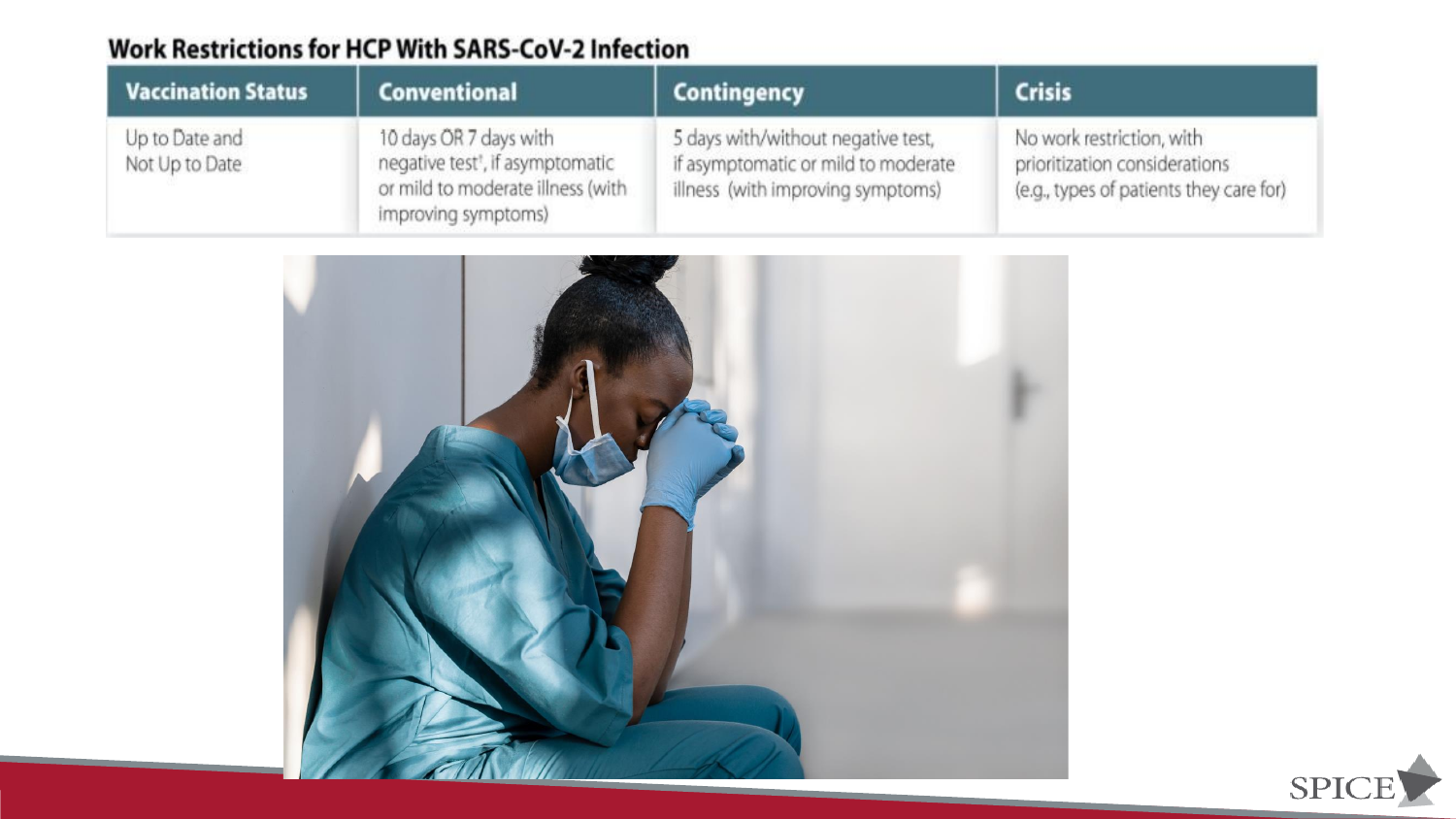#### HCP with mild to moderate illness:

▶ At least 7 days if a negative test within 48 hours prior to returning to work (**OR** 10 days if testing not done or positive test at day 5- 7) have passed since first symptom **+** at least 24 hours since last fever **+** symptoms are improving

#### HCP who were asymptomatic:

At least 7 days if a negative test within 48 hours prior to returning to work (**OR** 10 days if testing not done or positive test at day 5- 7) have passed since first positive test

### ▶ HCP with severe to critical illness

At least  $10$  up to 20 days have passed since first symptom + at least 24 hours since last fever + symptoms are improving

> *Antigen testing is preferred if testing asymptomatic HCP who have recovered from SARS-CoV-2 infection in the prior 90 days*